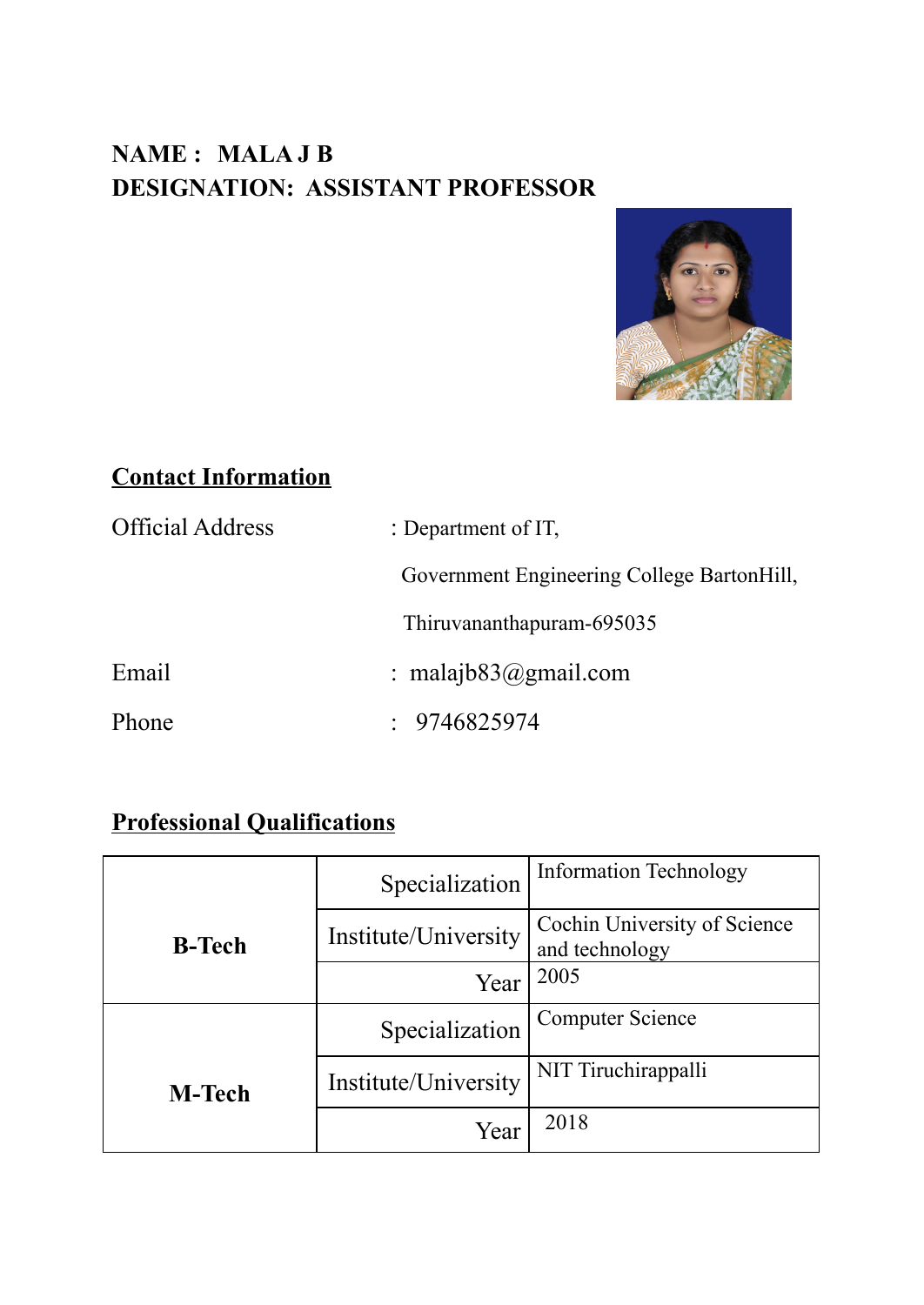#### **Area/Research Interests**

- Computer Architecture
- Machine Learning

### **Professional Experience**

- Government Engineering College Assistant Professsor 25/02/2013 to Till date
- Thangal Kunju Musaliar Institute of Technology, Kollam Assistant Professsor - 01/07/2009 to 22/02/2013
- TATA Elxsi Ltd, Technopark Campus, Thiruvananthapuram Senior Engineer - 12/02/2007 to 30/06/2009
- Center for Development of Advanced Computing (CDAC), Trivandrum -Junior Research Fellow (JRF) - 28/11/2005 to 10/02/2007

## **Responsibilities/Position (Department, College and University)**

- Department Accreditation, Staff advisor, Network Lab in charge, Exam duty assignment
- College Computer Society of India, Information Bulletin

### **Publications (Journals/ International Conferences)**

- Survey on Reliability Techniques in Network on Chip  $-5<sup>th</sup>$  National Conference on Recent Trends in Advanced Computing Technologies 2021
- Android Malware Detection and Classification Techniques  $-A$ Comprehensive Survey – International Conference on Electrical, Electronics, Computers, Communication, Mechanical and Computing (EECCMC) 2018
- Dynamic QOS Based Resource Allocation Using POX IN SDN-5 th National Conference on Emerging Technologies (NCET 2016)
- TREND: TRusted RElay Node Selection in social routed Delay tolerant network - 4th National Conference on Emerging Technologies (NCET 2015)
- Defending against energy drain attack in wireless ad hoc sensor networks using clustering method - 4th National Conference on Emerging Technologies (NCET 2015)